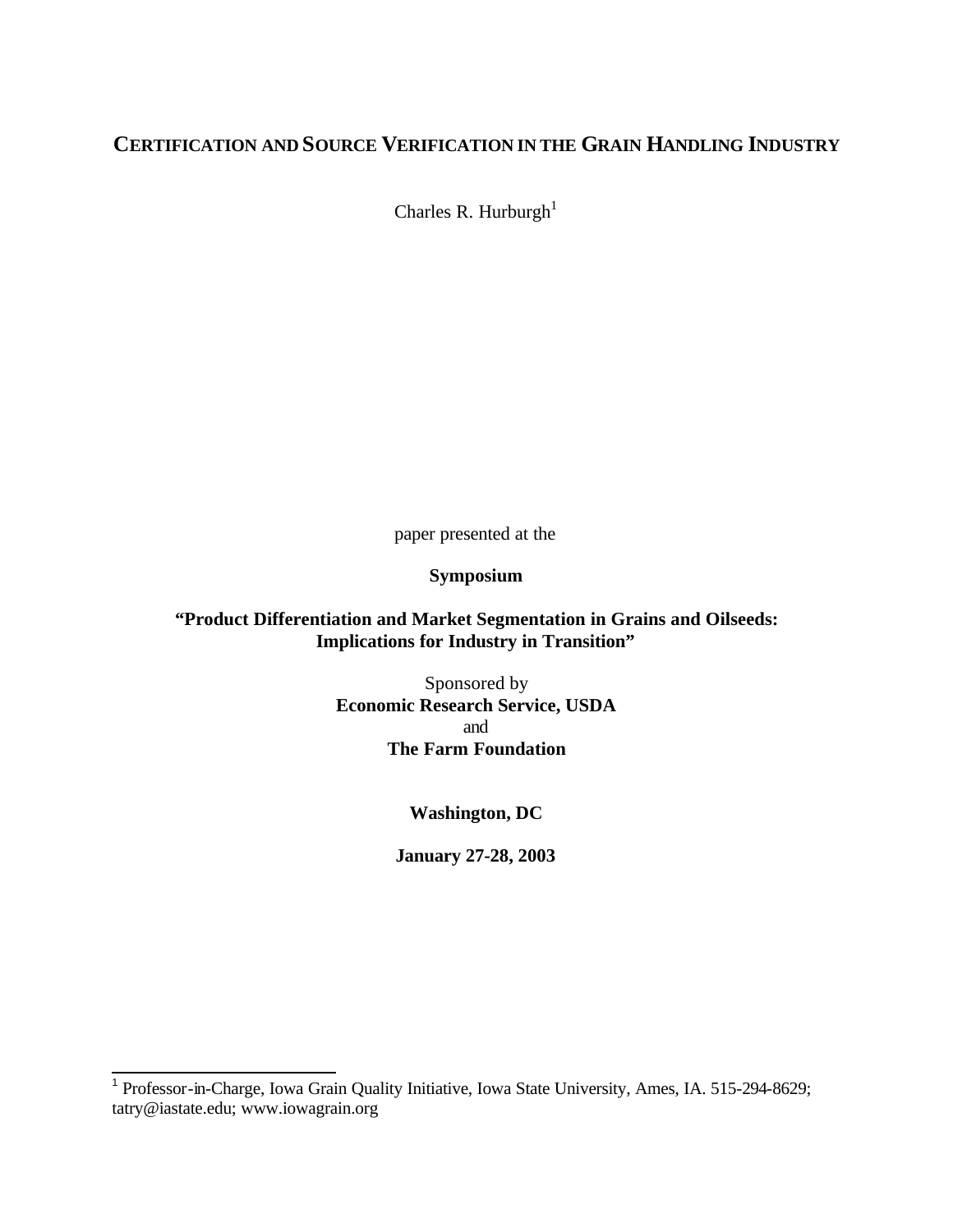# **CERTIFICATION AND SOURCE VERIFICATION IN THE GRAIN HANDLING INDUSTRY**

#### Charles R. Hurburgh

#### **ABSTRACT**

Source verification (lot identity) is the ability to trace products from their initial components through a production and distribution system to an end user. Source verification is a documentation process that may also require product testing, special logistics, or other actions. Formal certification and audit is generally required. Grain markets have traditionally handled interchangeable average quality commodities. Biotechnology, safety/security concerns, and new consumer perceptions are converging to create a grain market need for source verification and the associated quality management certification systems.

Iowa State has assisted a large grain firm with the application of quality management systems, product tracing, and implementation of related statistical process controls. The grain firm has already achieved certification by an industry quality system and is moving to ISO 9000 (2000). A major goal is the ability to track product completely for individual production unit to user  $-$  a challenge for the grain firm handling bulk commodities. However, the act of creating the quality management system generated significant operating cost efficiencies applicable to its general commodity business. This presentation uses the case study of the grain elevator to illustrate the needs, actions, and challenges of introducing source verification and certification to the grain market. Data from other elevator studies is used to illustrate program costs.

Source verification and certification will change the mindset of agricultural businesses. In addition to providing security for very specialized products with restricted markets, this effort will reduce operating costs because a rigorous study of work processes is required for implementation. The conversion of commodity markets to product markets will improve profitability and efficiency of market participants. The tolerance for purity in both specialty and commodity markets will determine the actual costs associated with the programs

#### **INTRODUCTION**

Quality management systems, with their associated statistical process controls and product tracking, are not new to world industry, but the concept is a radical departure from the generic commodity mindset that has typified agriculture. Trading undifferentiated commodities at constantly eroding margins provides little incentive for quality beyond that needed for minimal acceptance. A number of powerful and wide-ranging forces are converging to create a climate of change.

• Biotechnology is creating plant and animal products with value that cannot be captured without process control from production to consumption.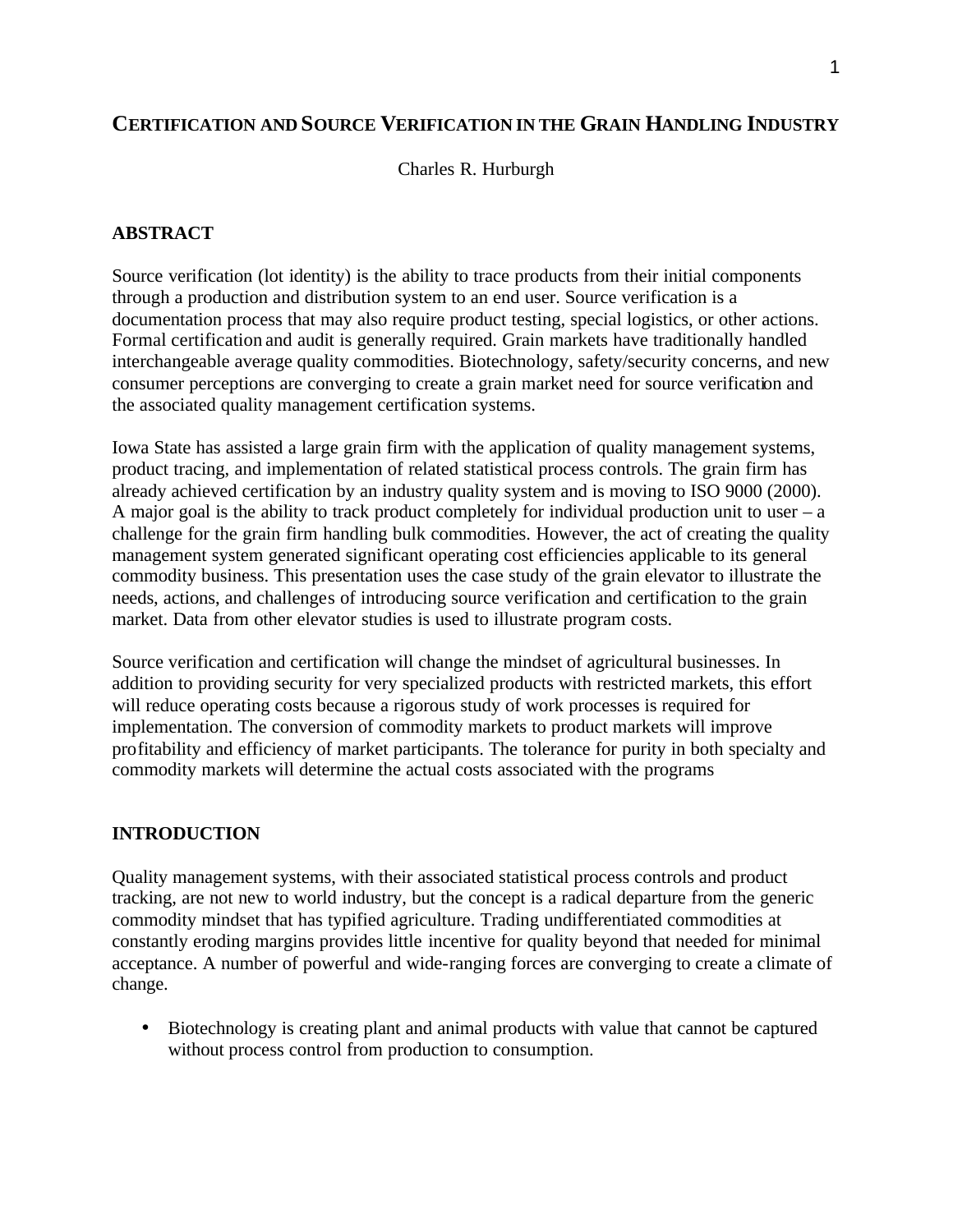- Consumers in affluent nations have increasing ability to include environmental and social values in purchasing decisions, leading to pressures on production processes as well as measurable quality of outputs.
- Precise analytical and production practices have greatly increased expectations of what should and should not be included in food. Measurements in the part per trillion range, or even of individual DNA molecules, enable near zero specifications regardless of their validity in any risk analysis.
- Fewer people are involved in direct food production which has shortened the adoption time for new technologies
- World concepts of quality assurance are in the mainstream of all markets including those of the USA. Requirements for labeling of biotech products are forcing policy decisions in retail chains.
- Reduced margins are forcing a reexamination of operating efficiencies.
- Food safety and terrorist fears have greatly increased the willingness of food marketers to implement tracking systems for security reasons.

Some attributes cannot be measured by either visual inspection (e.g., natural beef) or by chemical analysis (e.g., BST in milk). In other cases, measurement is possible but cost prohibitive. For some consumers it is the process (how it was produced or by whom) that creates value, i.e., organic, animal welfare practices, locally grown, not the grade. Process control and more importantly source verification is necessary to capture the value of the trait. Finally, increased world security concerns are causing more scrutiny of all products intended for food – either commodity or specialty.

# **SOURCE VERIFICATION**

Source verification is the ability to trace products from their initial components (for example, from seed) through a production and distribution system to the end user. Other terms have been used for source verification – traceability, product tracking, process verification, and others. Source verification automatically applies to identity preserved products – those that are physically isolated throughout the market – but also increasingly refers to documentation in bulk commodity markets as well. Some examples of products that are or could be source verified are:

- Individual varieties grown by individual farmers (e.g., Vinton 81 soybeans)
- Specialized bulk products, such as non-GM or large seeded soybeans
- Totally contract controlled products such as health foods, organics, or pharmaceuticals (nonfood/nonfeed grains)
- General commodity grains if some risk or acceptance factor is present (for example an unapproved GM event)

Source verification is a process. Testing for specific traits and special handling are part but not all of the process. Source verification requires a documentation chain from start to finish, in addition to whatever actual confirmation testing can be done. Source verification functions even when testing is not possible, or when the value of the product is in consumer perception rather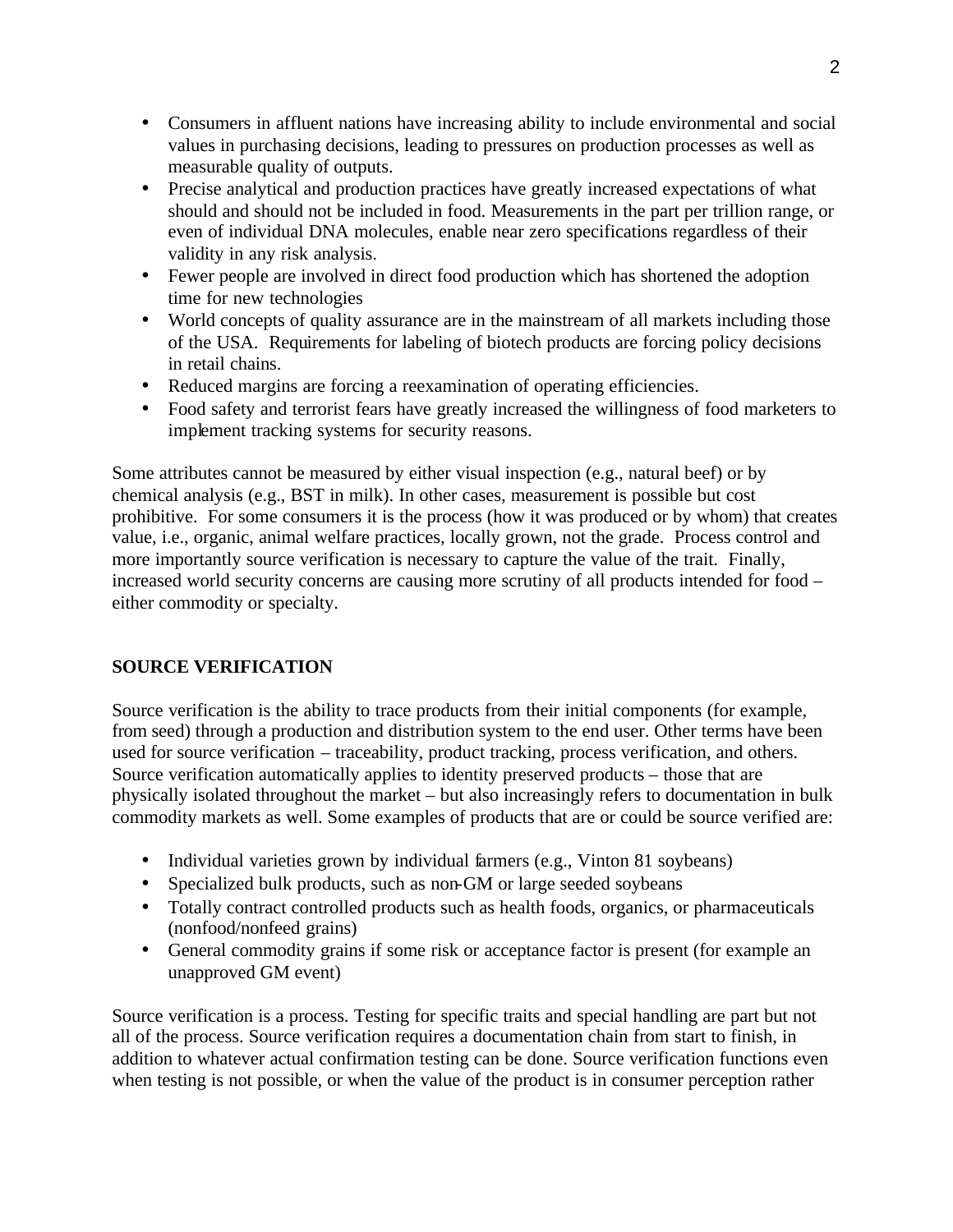than physical attributes. As long as the integrity of the documentation is maintained, the source verification and protection will be intact.

# **QUALITY MANAGEMENT SYSTEMS**

Source verification requires a certified (third party audited) quality management system (QMS). Quality management systems are formalized procedures for requiring discipline and reproducibility in a production process. Quality management systems force operators to document what and how processes are done, then prove though records and audit that the process, however described, is consistent. QMS do not require specific or high quality standards, just that desired standards are met. QMS are also a convenient framework under which to introduce environmental and/or safety standards.

The worldwide framework for quality management systems has been the ISO 9000 series of standards. Many manufacturing industries have customized a "front end" for the ISO standards to make them more user friendly for specific situations. This is also happening in agriculture, as in for example the American Institute of Baking Quality Systems Evaluation (QSE) program for flourmills and bakeries. Custom programs can also incorporate other elements such as food safety or environmental protection not addressed by ISO 9000.

All successful quality management systems incorporate the eight guiding principles of ISO.

- 1. Customer focus
- 2. Leadership
- 3. Involvement of people
- 4. Process approach
- 5. System approach to management
- 6. Continual improvement
- 7. Factual approach to decision making
- 8. Mutually beneficial supplier relationships

For the producer and the user alike, quality management systems have immediate benefits:

- Operating efficiency and cost savings are created through the detailed study of operations required for QMS. Industrial firms have averaged around \$1.50 - \$2.00 of cost/efficiency gains for every \$1 invested.
- The chain-of-custody documentation that is required for a comprehensive QMS will be a major benefit in marketing sensitive or narrowly focused products, such as genetically transformed pharmaceutical/industrial grains, or specifically fed specialty animals. Some of these products create genuine concerns to general users, and often are very hard to test/validate in the traditional inspect-and-pay scheme of commodity markets.
- Exhaustive documentation and procedural controls are well suited to control of security threats, such as addition of toxic agents or production limiting diseases. For example, white mineral oil is applied for dust control to nearly all grain handled at elevators, and the number of suppliers is very limited. The stringent validation and audit requirements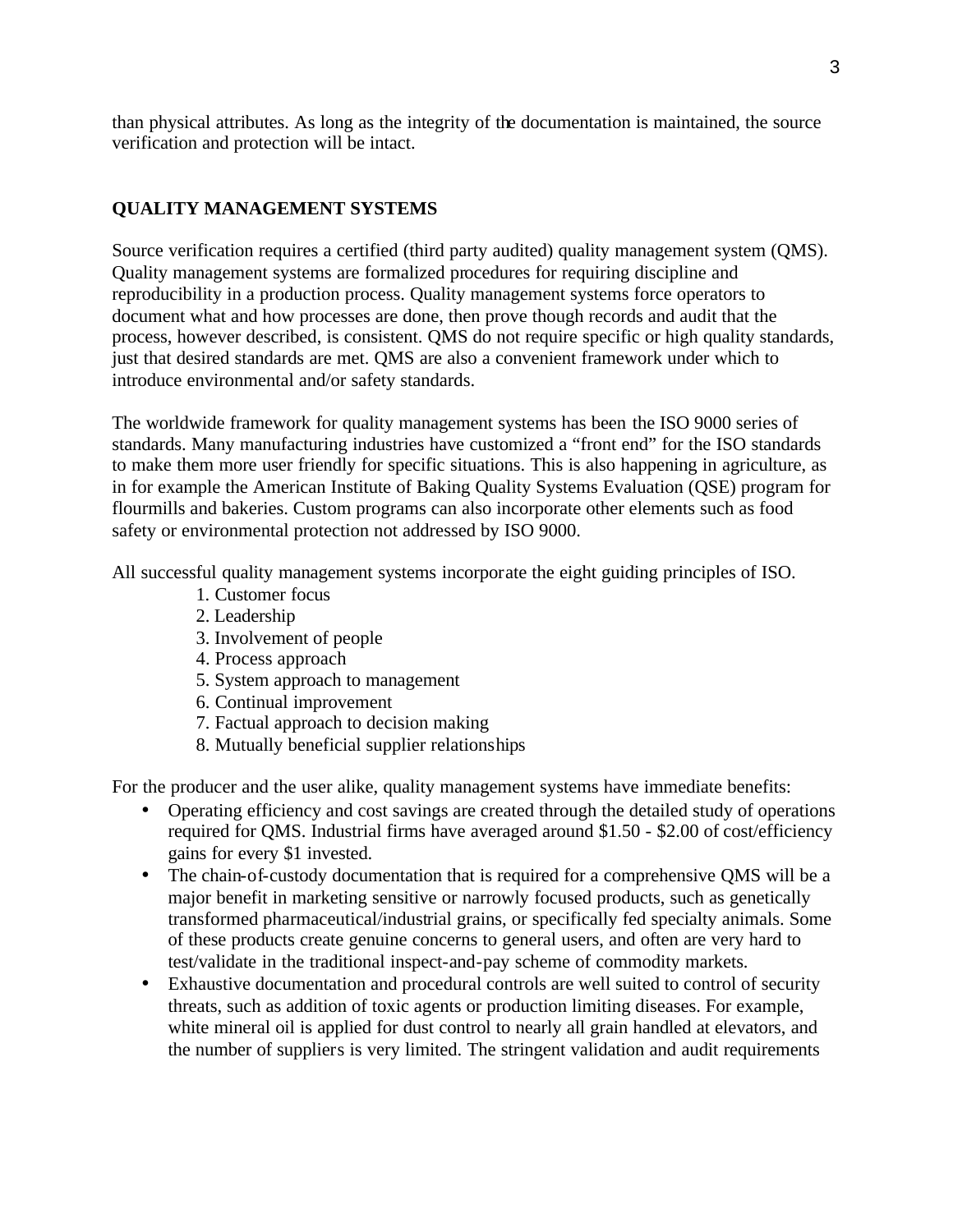of a QMS, which normally are imposed on suppliers to QMS firms, greatly reduce the chance that a terror agent could be distributed in this way.

For users, buying from QMS-certified producers/handlers is an automatic method of predelivery tracking. The producer and first handler must be involved in source verification if any meaningful tracking and/or quality improvements are to be made. Source verification and audited quality management systems are opening direct market channels that require openness and transparency.

There are two routes by which QMS are being introduced to grain production – through normal grain markets and through producer-held companies created to develop markets and coordinate very specialized production. The next discussion is a case study of the normal grain market application.

# **GRAIN INDUSTRY CASE STUDY**

#### Background

Several grain companies are developing internal quality management systems. There are examples of ISO certification – Colusa Elevator Company, Consolidated Grain and Barge, Inc., and of other systems such as AIB QSE – Farmers Cooperative Elevator Company, Farmland Industries; InnovaSure-Cargill Inc.

Firms that have an audited quality management system are good candidates for direct marketing arrangements – producer to end user. Transportation and logistics have often prevented direct sales of bulk products; the firms creating source verification are becoming large enough that coordination of source verified bulk shipments is much more feasible than in the past.

In this case study, Farmers Cooperative Company (www.fccoop.com), Farnhamville, Iowa, divided source verification into nine general areas, and specific procedures/controls were created for each. This is the organization of Quality Systems Evaluation, American Institute of Baking, Manhattan, Kansas (www.aibonline.org).

- Raw Materials
- Process Control
- Process Verification (Statistics)
- Finished Product Acceptability
- Storage and Shipping
- Instrument Accuracy and Calibration
- Personnel Training
- Plant Programs (Safety, etc.)
- Quality Policies (Management Commitment)

FC initially began the quality management system as a means to create more marketing opportunities for the company's grain department. The initial objective was to have a universally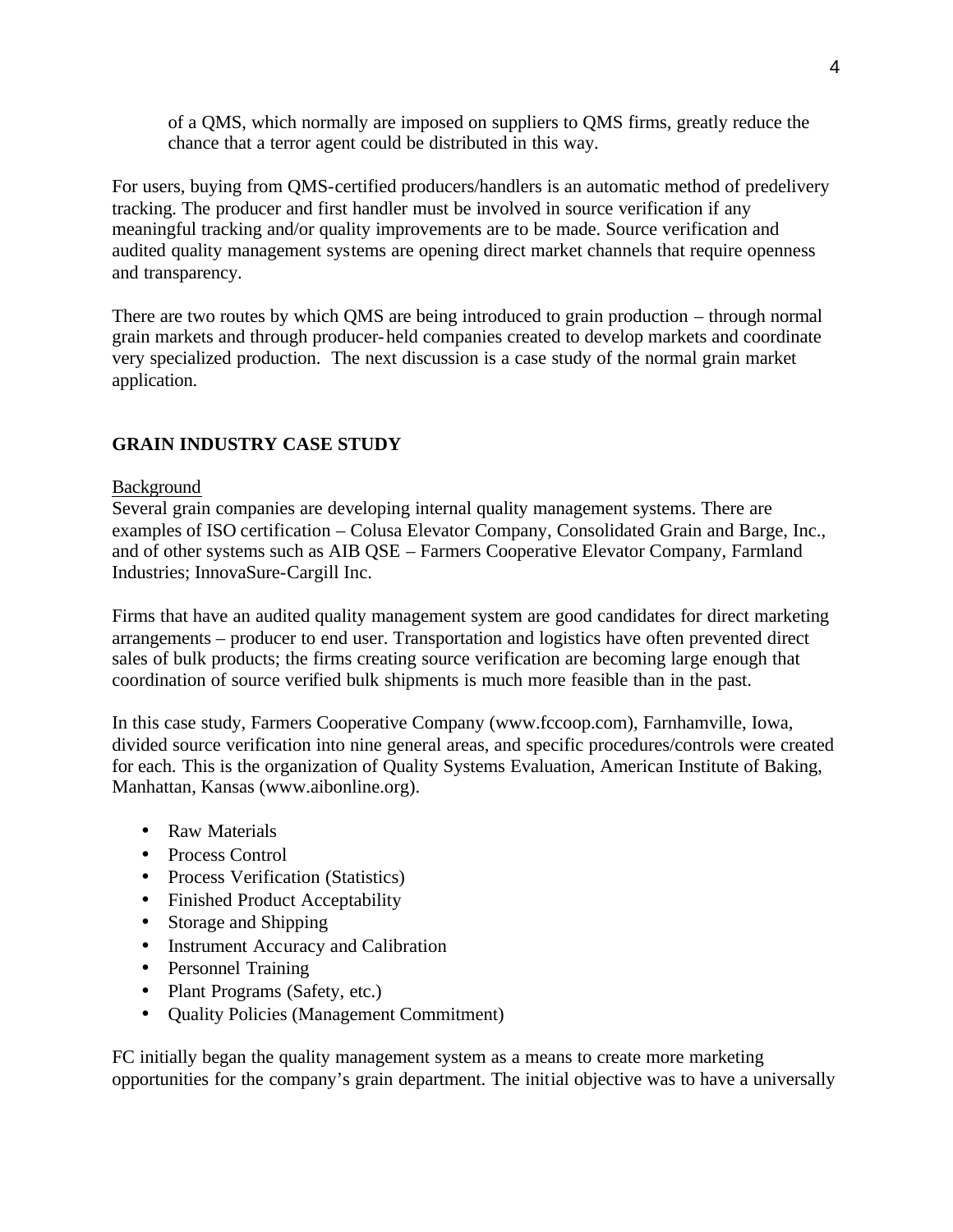recognized quality system in place, so that as end users sought Identity Preserved (IP) grain origination, FC could present a program that would have immediately recognizable credibility to potential partners. This objective changed through the process.

Initially, the ISO 9000 system was selected as the quality system to be adopted. More than a year was spent unsuccessfully attempting to learn and adapt FC's grain business to the ISO system. While ISO works quite well for a manufacturing environment attuned to its terminology and organization, it was difficult to adapt directly to the personnel and operation of a grain elevator.

The AIB system was chosen because it met the initial criteria for a certified quality system. Primary points included:

- Established credibility
- $3<sup>rd</sup>$  party auditing
- Global recognition (particularly in Europe, the Mideast, Mexico, and Japan)

AIB provided an added advantage in that the QSE system, and the personnel who represent it, were acclimated and responsive to the nature of what happens in the grain business. Once the experience and benefit of AIB certification was clear, the commitment was then made to reorganize the AIB system to ISO 9000 (2000), with registration expected in 2003.

## Implementation

Elevator operations were described in flowcharts such as in Figure 1. Flow charts identify operations needing specified work procedures, statistical control, or both.

All documentation was placed in standard formats with stated dates for review and implementation. Work procedures were written with the objective of being training tools as well as documentation. Figure 2 shows an example procedure and Table 1 gives a portion of the overall procedure listing with associated review dates/accountability. Every element of elevator operations was assessed, documented, and assigned to one of the nine areas.

Statistical process control was introduced in situations where control charts could be used as ongoing performance measures. A good example is the grain analysis operation, both inbound and outbound. The goal was established to make FC's house grades (company-operated testing) as accurate as testing done by Official USDA inspectors.

Table 2 shows the tolerance schedule established to meet the goal. Periodic regular comparison to Official inspections is used as the monitoring tool and control charts are used to demonstrate progress. Figures 3 and 4 show control chart examples. Employees regularly review these charts and identify sources of error.

The control charts can be used in several ways:

1. Evaluating accuracy of inbound grades and inventory records. The goal is to have no more than 5% data points outside the tolerance values. This also creates much more accurate inventories from which to base blending and merchandising decisions.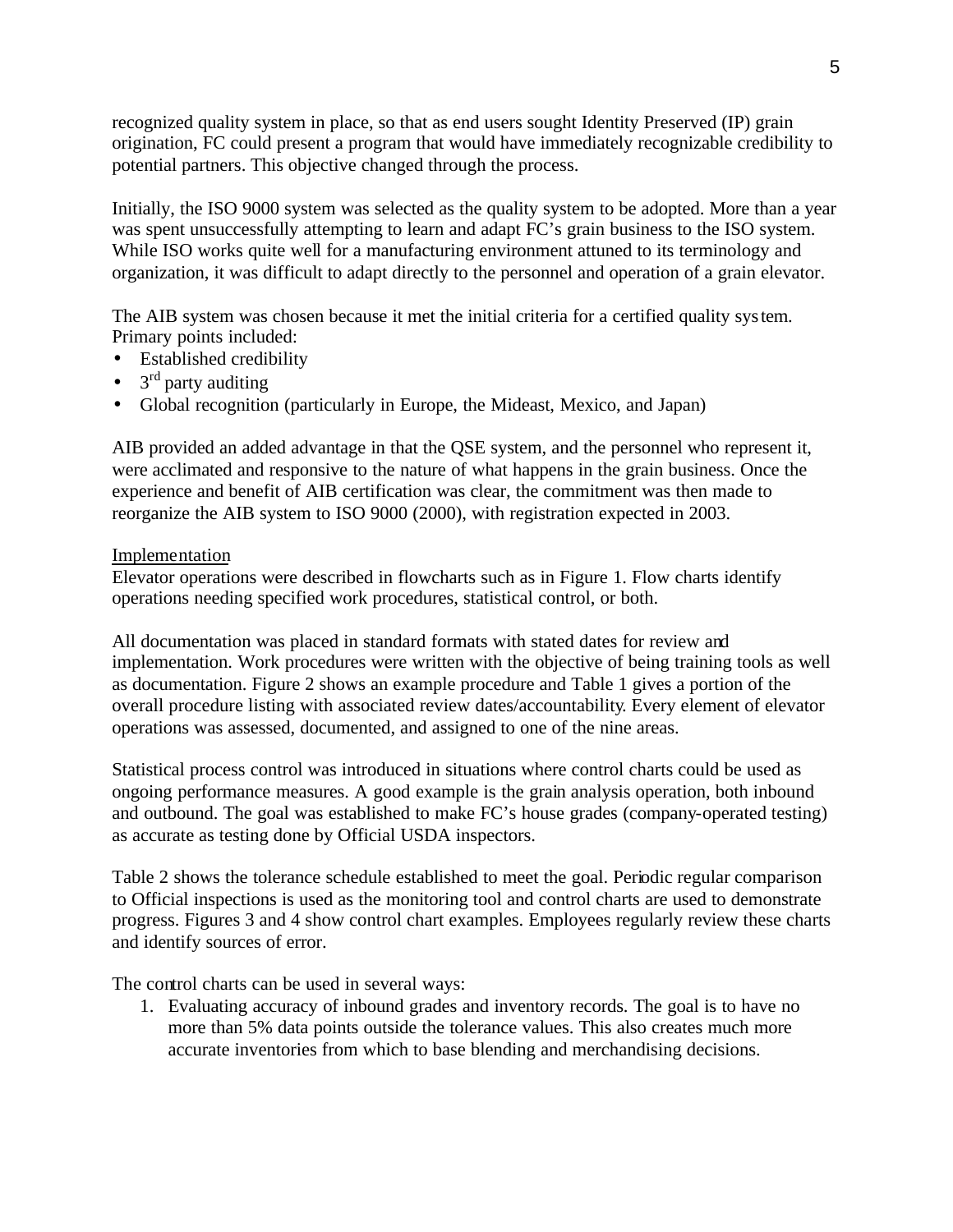- 2. Operator training. The standard work procedure for this data requires review of out of tolerance situations to see if there are problems that could be fixed. For example, the test weight data (Fig. 3) indicate a systematic bias that presumably could be removed. If the average bias (0.4 lb/bu) is removed, then the number of data points outside tolerance falls to less than 5%.
- 3. Reconfiguration of regulatory requirements. A regular control chart, traceable to national references, is a much more robust verification of accuracy than point-in-time regulatory inspections.

Organized statistical analysis of measuring systems also identifies corrective actions that will yield maximum benefits. For example, accurate physical measurement of inventory is important for management. Table 3 shows an error analysis of the bin inventory process; the largest error component was test weight measurement.

#### Benefits Experienced So Far

The value of a quality system can be realized without ever developing a new market or participating in "added value" opportunity. Undoubtedly, there is expense in developing a quality system and at this point, the system is not complete. Even without having the system fully completed, the company is benefiting from improved operations. Some examples include:

#### *Training*

QSE specifically calls for Job Descriptions and Work Procedures. The documents form the essence of a thorough training program. The Job Descriptions establish the specific Job Tasks for which the employee needs to be trained. The Work Procedures provide the outline for the training. Employees and Supervisors sign off on the Work Procedure, confirming that both agree that the employee is not only qualified to perform the work, but also authorized and responsible for taking corrective action.

#### *Documentation*

Less is taken for granted, ignored, or overlooked. Documentation assures the systematic follow through of functions such as: proper handling of mineral oil and fumigant; periodic equipment calibration; pest control program monitoring; quality self-inspection program; and other routine yet critical activities.

## *Statistical Performance Evaluation*

Grading is a primary function of any commodity grain business and a function that can easily be taken for granted. FC has implemented a system that randomly selects 4% of inbound truck grades and compares the grades with an official grade on the same sample. A similar system is in place for all outbound rail grades. This serves the dual function of monitoring the performance of FC grading personnel while providing a third-party evaluation for end users.

#### *Programmed Corrective Action*

Employees understand at what point they are expected and authorized to make changes. This becomes a natural response because of components of the system:

• Effective job descriptions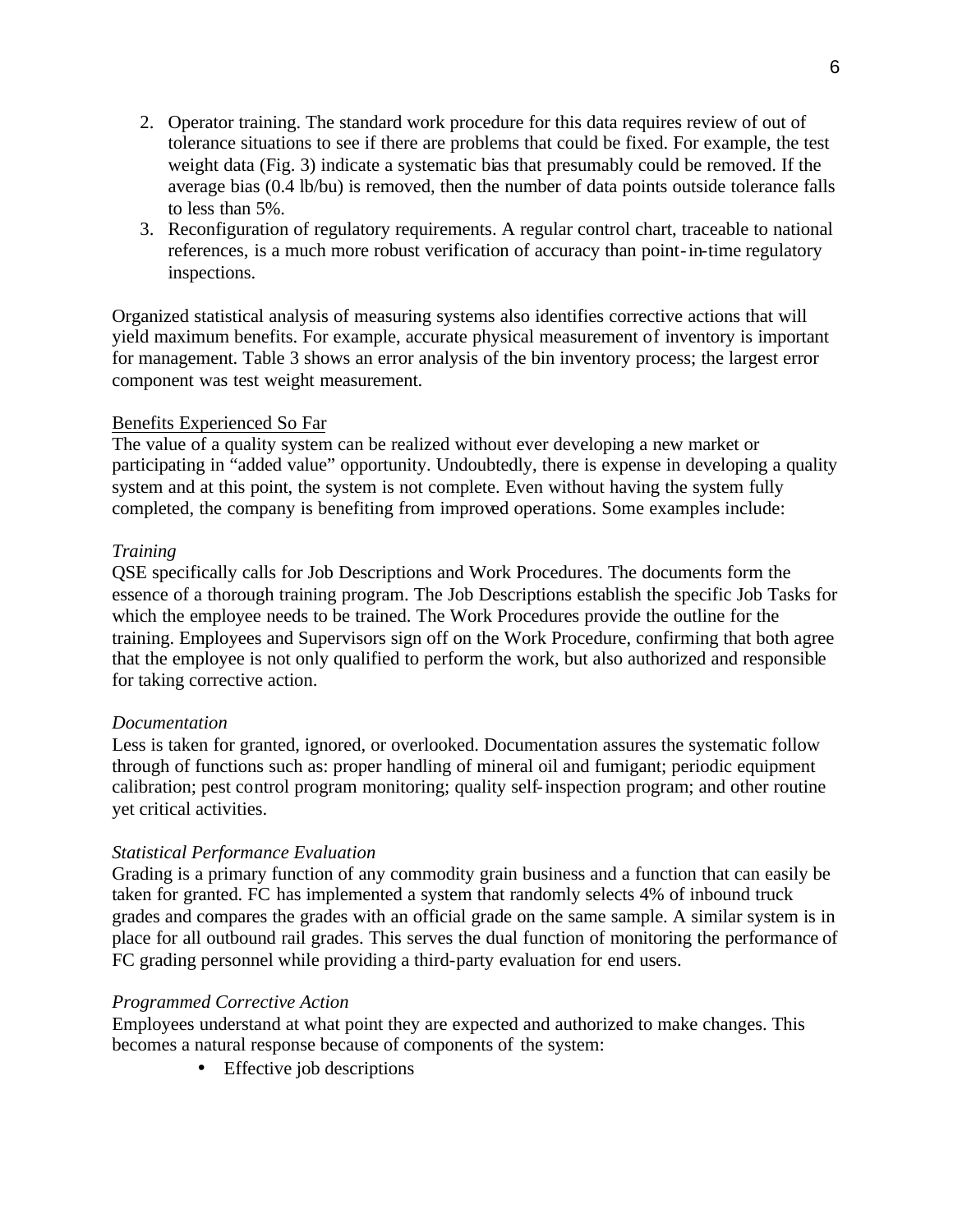- Training
- Definition of authority
- Statistical performance information continually being provided to the employees

## *Inventory Information*

One of the fundamental premises of FC's Quality System has been to "follow the grain." Because of this objective, MIS systems have been upgraded to allow tracking of inbound truck scale ticket numbers through the elevator bins. The FC MIS system is receiving significant refinement so that we will be able to track the grain through our elevator from the receiving pit, through storage and onto the outbound railcar. An immediate benefit of this system is the improved precision of inventory management and refinements in the process of targeting loadout grade specifications.

## *Employee Confidence and Professionalism*

A common problem in the grain industry seems to be attracting employees to work in the grain business and retaining experienced employees. With improved training systems and extended levels of responsibility and authority, better performance has been observed. Career development is more easily visualized and measured leading to improved job satisfaction.

#### *Food Grade Mindset*

A significant change in thought process has evolved as the result of employee involvement in quality system development. The philosophy of handling grain as a food ingredient affects how employees do their job. More consideration is given to the details of work.

The benefits gained by adopting a Quality System will only be realized if accepted by those employees who are responsible for using the process. It could be argued that development could have been streamlined if it was the focused effort of one or two individuals. It is important to remain focused that the goal is to implement and use the system, not just to develop it. Company employee participation in development was not limited. A sampling of some of the positions involved in the quality system development include:

- General Manager
- Grain Department Manager
- Regional Grain Superintendent
- Elevator Superintendent
- Location Manager
- Elevator Operator
- Railcar Mover Operator
- Truck Scale, Sampling, & Grading Operator
- Grain Accounting Manager
- Grain Clerk
- MIS Department Manager
- Computer Programmer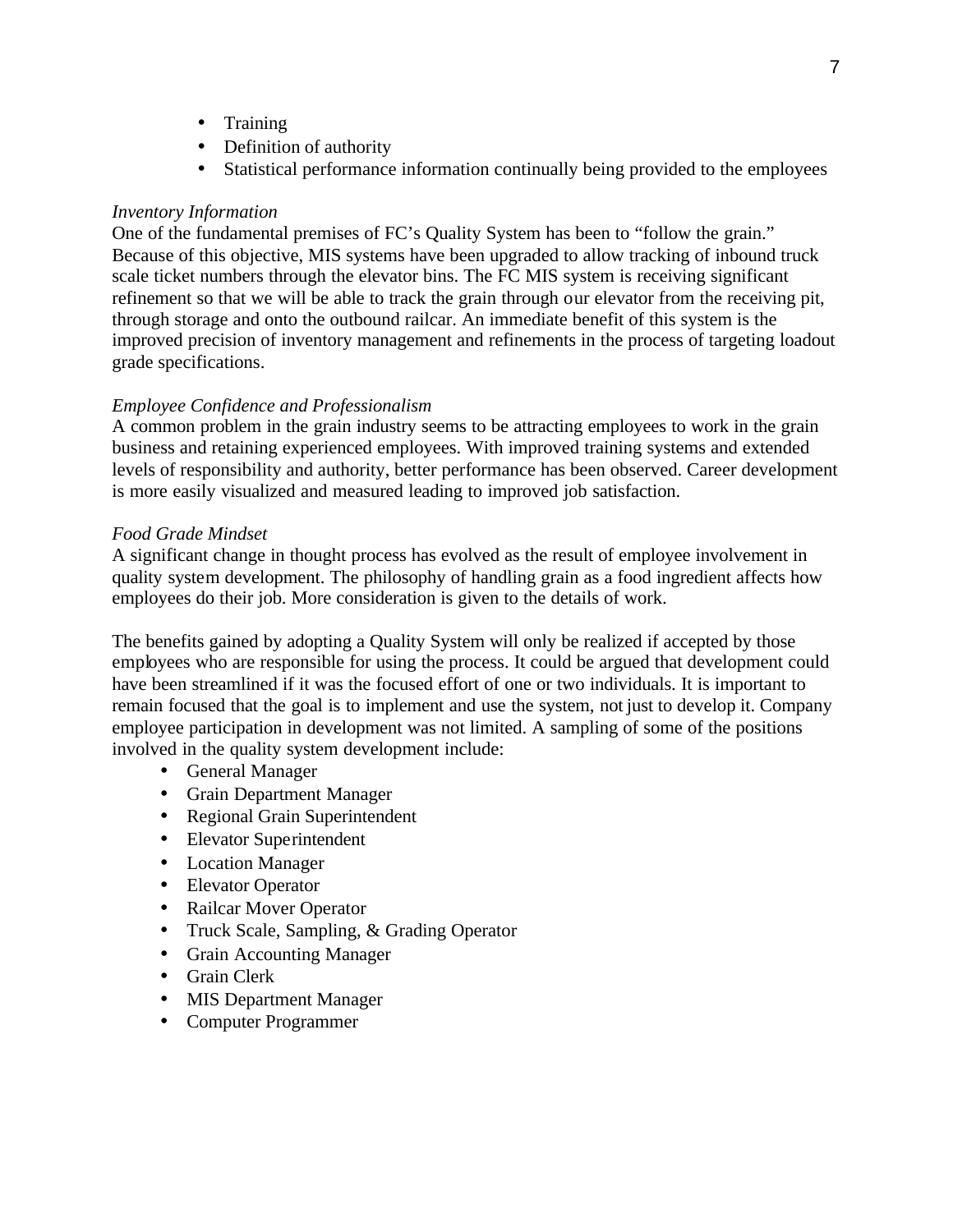A conservative annual cost-benefit analysis was done for the test facility. Table 4 summarizes documented benefits versus expected average costs of maintaining the system. The 2:1 ratio is above manufacturer industry norms for QMS.

## **REGULATORY PARTICIPATION**

QMS are not regulatory. However, certain regulation is unavoidable to protect public health and set business standards, which mean QMS can be the agent of action, especially as more complex products are introduced.

Products of biotechnology are no different than any other new compound proposed for introduction or regulation in the food chain. The function of regulation is the same – to identify risks and establish levels below which risk is deemed insignificant. Regulation cannot and should not set consumer preferences, nor should it be constructed to facilitate one set of preferences over another.

For example, there is a regulatory tolerance for aflatoxin (a potent carcinogen) in peanut products – peanut butter for example. Peanut butter can be sold if it meets the tolerance, even if the aflatoxin level is not zero (which it rarely is). If a consumer group wants zero aflatoxin peanut butter, then it will have to pay a cost for going beyond the scientific consensus of what is generally safe.

This principle has already been applied to several of the agronomic biotech products, in that they have full and interchangeable approval with non-biotech grains (100% tolerance). However, there are customer groups that are purchasing with limits on these grains. Grains with modified output traits, either food/feed modifications or nonfood/nonfeed modifications are no different.

It is not the function of the regulatory system to go beyond protection of the public safety. Tighter limits than those required for protection are a market function. If consumers desiring more limits are willing to pay for their requests, most certainly some seller will grant those requests.

Regulatory agencies must avoid creating QMS other than those recognized by industry at large. Conversion of formats and reorganization of documentation is time-consuming and expensive. Audit and verification to standard formats are more valuable services than direct regulatory intervention.

#### **Costs**

Isolation systems with related QMS will create costs for grain handlers. As demonstrated in the case study, the QMS itself can create profits even to the commodity business. These profits can either be retained or allocated against the costs of physical testing/handling operations related to an IP program.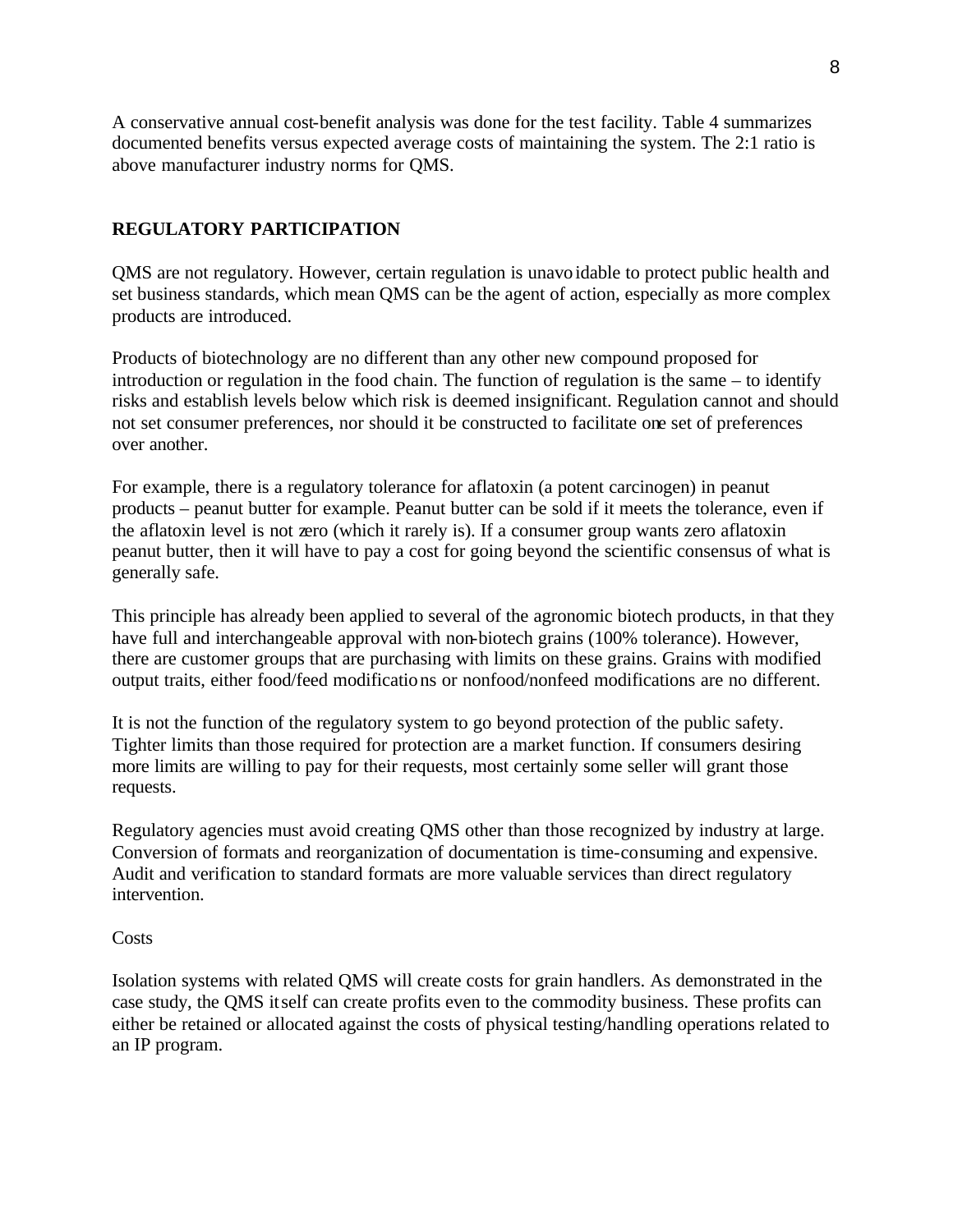The costs of IP programs will be determined on a case-by-case basis. If the IP product is unapproved or unacceptable in the commodity market, then costs are incurred in both the commodity and IP program. This would be the example of StarLink or nonfood/nonfeed grains. Fully acceptable IP products create costs only to the IP program. This is illustrated conceptually in Figure 5.

The allowable limit (tolerance) of the specialty product in commodity is the key variable. If the tolerance is large or 100% (fully accepted), then only the testing and handling costs to meet customer requirements are incurred in the IP program. The smaller the tolerance (down to zero), the greater the effort will be to maintain perfect isolation. Low tolerance products are likely to be high value and more complex to test, so probably (but not ne cessarily) the basic cost of the IP program will be higher as well.

For one case of a fully interchangeable high value product (high oil and protein soybeans) representing 33% of receipts, Table 4 gives some observed cost data. These were collected at grain elevators in three Iowa counties. The protein and oil test is simple and the consequences of misclassification are only the loss in value of the specialty beans.

This study demonstrated that elevator size was not a key determinant of cost. Larger eleva tors were just as able to be in the low cost group as smaller ones. Approximately half the elevators, representing 75% of storage capacity in these counties, would likely be able to make this simple segregation for less than 3 cents per bushel additional cost.

For other situations, as the proportion of specialty to commodity grain decreases, and the complexity of the quality traits increases, these base costs certainly would rise.

#### **SUMMARY**

Source verification (lot identity) is the ability to trace products from their initial components through a production and distribution system to an end user. Source verification is a documentation process that may also require product testing, special logistics, or other actions. Formal certification and audit is generally required. Grain markets have traditionally handled interchangeable average quality commodities. Biotechnology, safety/security concerns, and new consumer perceptions are converging to create a grain market need for source verification and the associated quality management certification systems.

Iowa State has assisted a large grain firm and a producer-operated production network with application of quality management systems, product tracing, and implementation of related statistical process controls. Both organizations are approaching ISO 9000 certification; the grain firm has already achieved certification by an industry quality system. A major goal is the ability to track product completely for individual production unit to user – a challenge for the grain firm handling bulk commodities. However, the act of creating the quality management system generated significant operating cost efficiencies applicable to its general commodity business. This presentation uses the case study of the grain elevator to illustrate the needs, actions, and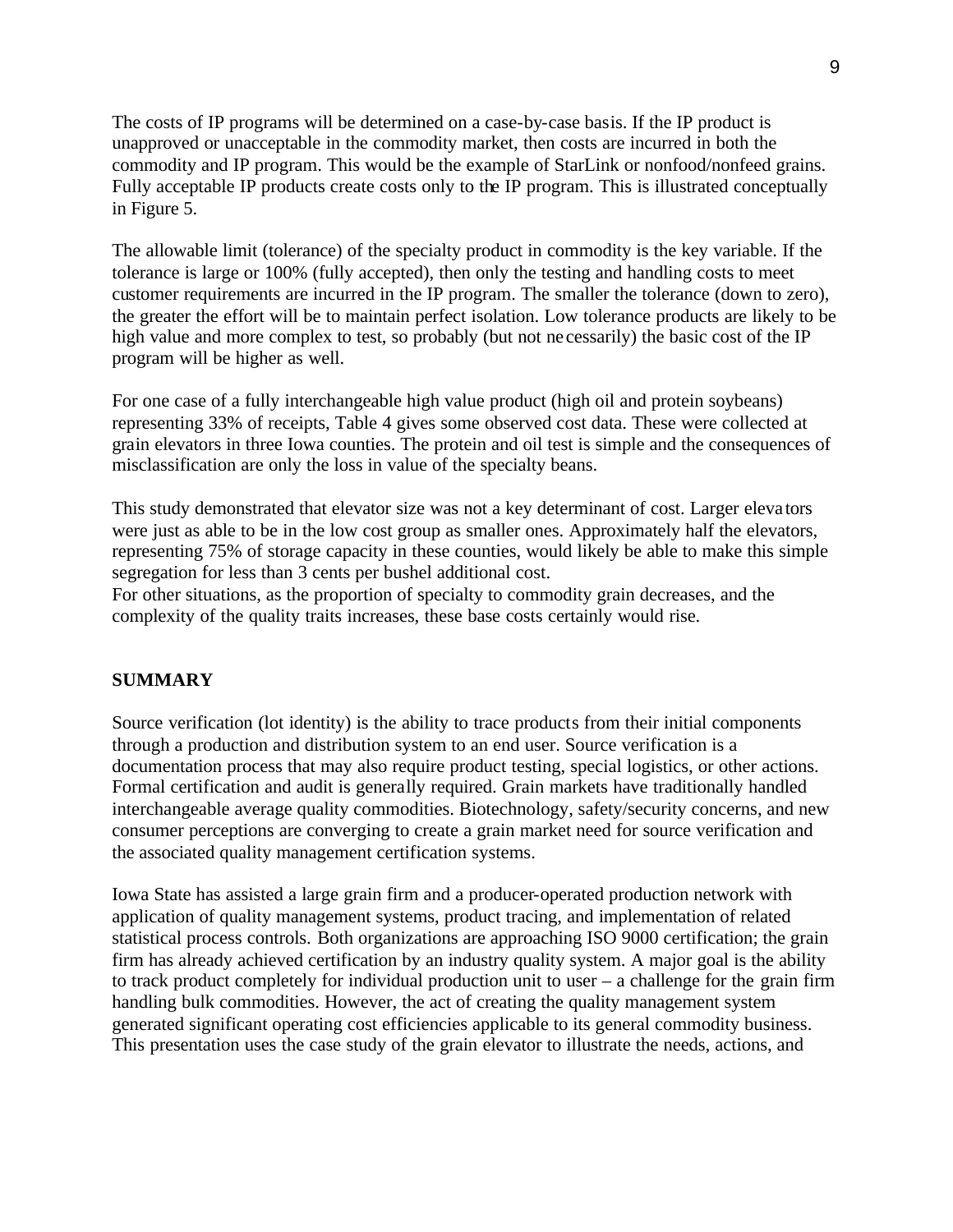challenges of introducing source verification and certification to the grain market. Data from other elevator studies is used to illustrate program costs.

Source verification and certification will change the mindset of agricultural businesses. In addition to providing security for very specialized products, such as pharmaceutical grains, this effort will reduce operating costs because a rigorous study of work processes is required for implementation. The conversion of commodity markets to product markets will improve profitability and efficiency of market participants. The tolerance for purity in both specialty and commodity markets will determine the actual costs associated with the programs.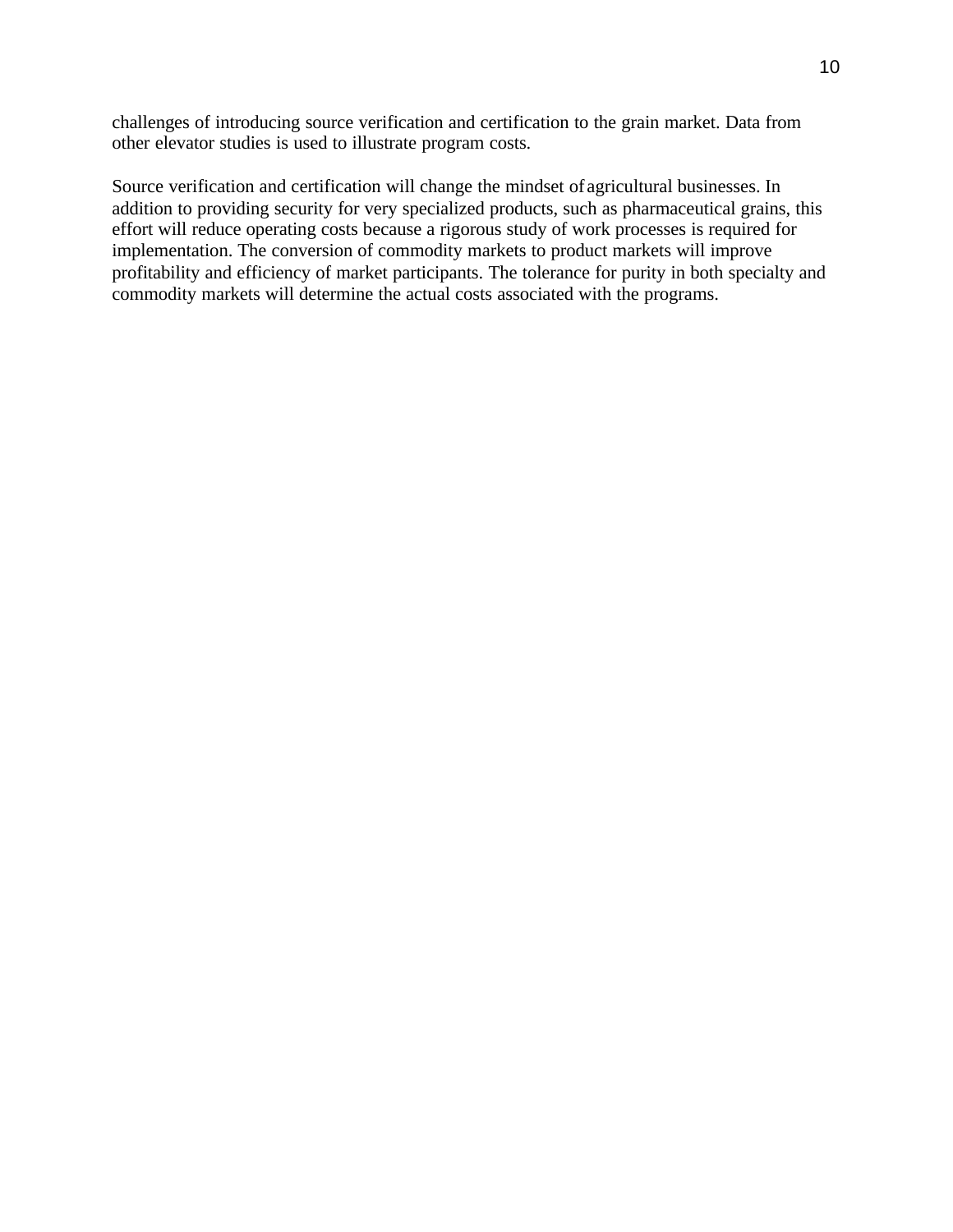# **Elevator Receiving Flow Chart**



Copyright ? 2002 Iowa State University and Farmers Cooperative Elevator Company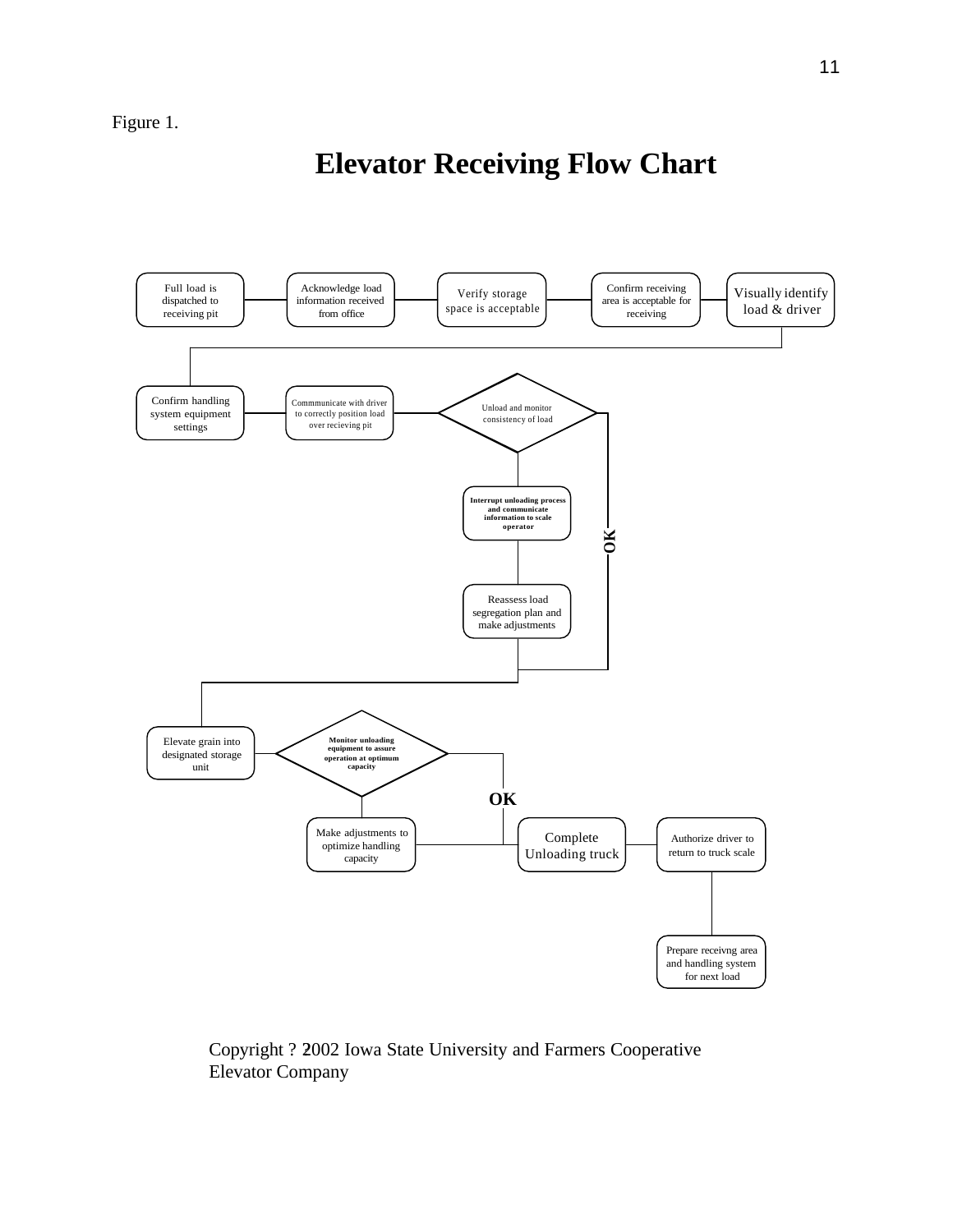#### **Figure 2. QMS Work Procedure Example**

U:\Shared\Farnhamville QC data\Procedures\Approved\AIB 2.03, Inbound Probing & Sampling Procedure.doc Original Version: 8-9-94, Last Revision: 01-23-02; By: TS Next Scheduled Review AIB Reference Section(s): 2.03 (2000); 2.03 (2002) ISO 9000-2000: AIB Reference Section(s): 2.03 (2000); 2.03 (2002) ISO 9000-2000: 8.02.3, 4.02.3

#### **Farmers Cooperative Company Odebolt, Iowa**

#### **PROCEDURE: Probing and Sampling Inbound or Outbound Loads**

**Background:** Samples are taken on all inbound and outbound trucks and wagons using a mechanical truck probe. It is critical that the sample collected be representative of the load from which it is taken. Following established patterns and methods assures that the sample will be representative.

**Objective:** The truck probe will be operated using methods that assure collecting a sample that is representative of the contents of the load.

#### **Procedure for Probing and Sampling Inbound and Outbound Loads:**

- **1.** Collect samples from each hopper (if vehicle has multiple hoppers).
- **2.** Take a minimum of two probes per vehicle:
	- a. One probe near center of load.
	- b. One probe no further than 2 feet from outside box.
- **3. Insert the full length of the probe into the grain, or as much of the probe as box depth allows.**
- **4.** Accumulate a minimum of 500 grams of representative grain for grading.

#### **Straight Trucks & Single Wagons**



One probe inside shaded area & 1 probe outside shaded area

#### **Semis and Multiple Wagons**



One probe from each of the shaded areas

#### **Corrective Action:**

In the event of mixed grain in collection hopper, moisture in probe tube, probe malfunction, too small of a load, or evidence of spiking, sample load at pit or hand probe.

#### **EMPLOYEE TRAINING RECORD:**

| Training Approved and Authorized: |  |
|-----------------------------------|--|
| Employee Signature:               |  |

Copyright ? 2002 Iowa State University and Farmers Cooperative Elevator Company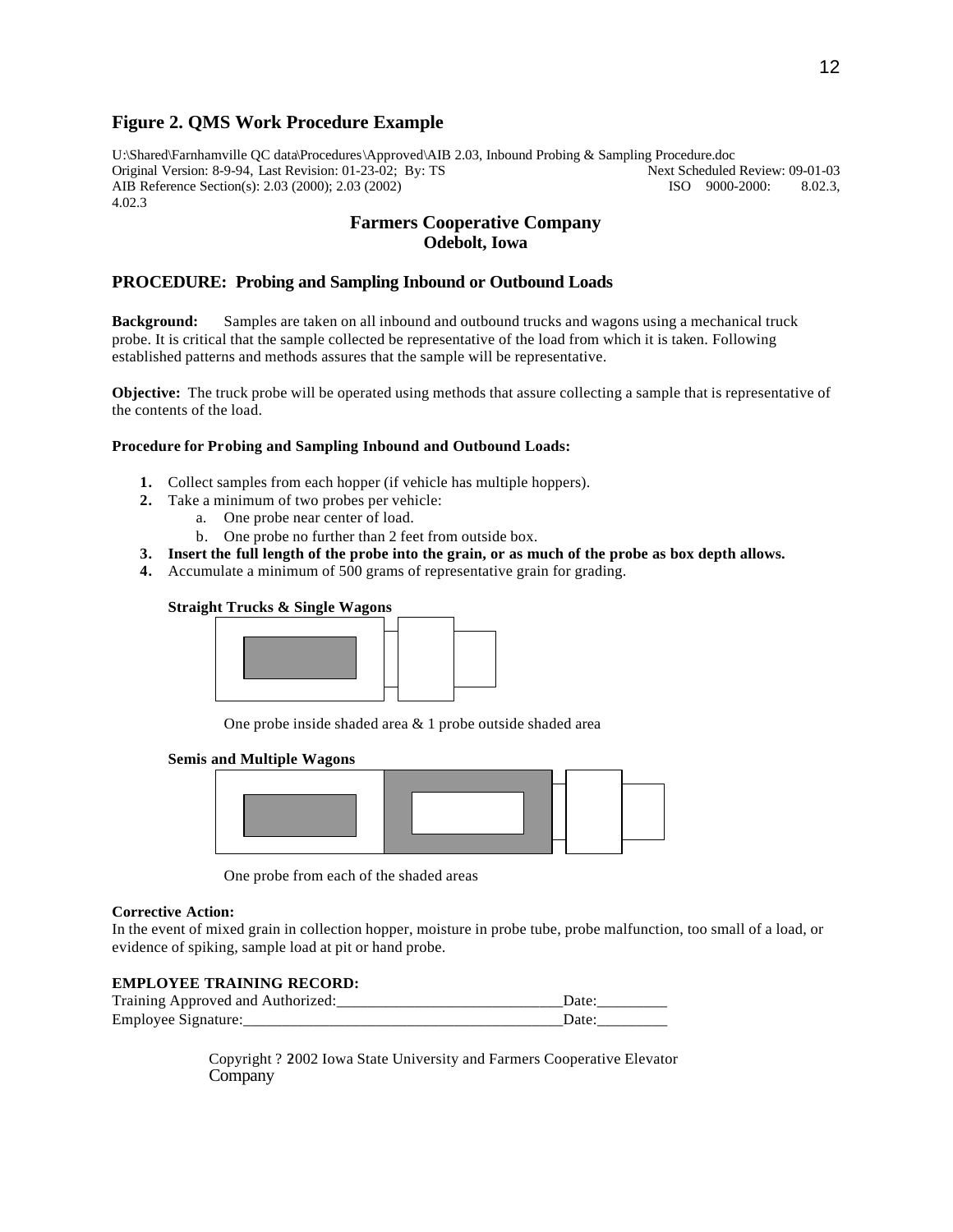





Copyright 2002 Iowa State University and Farmers Cooperative Elevator Company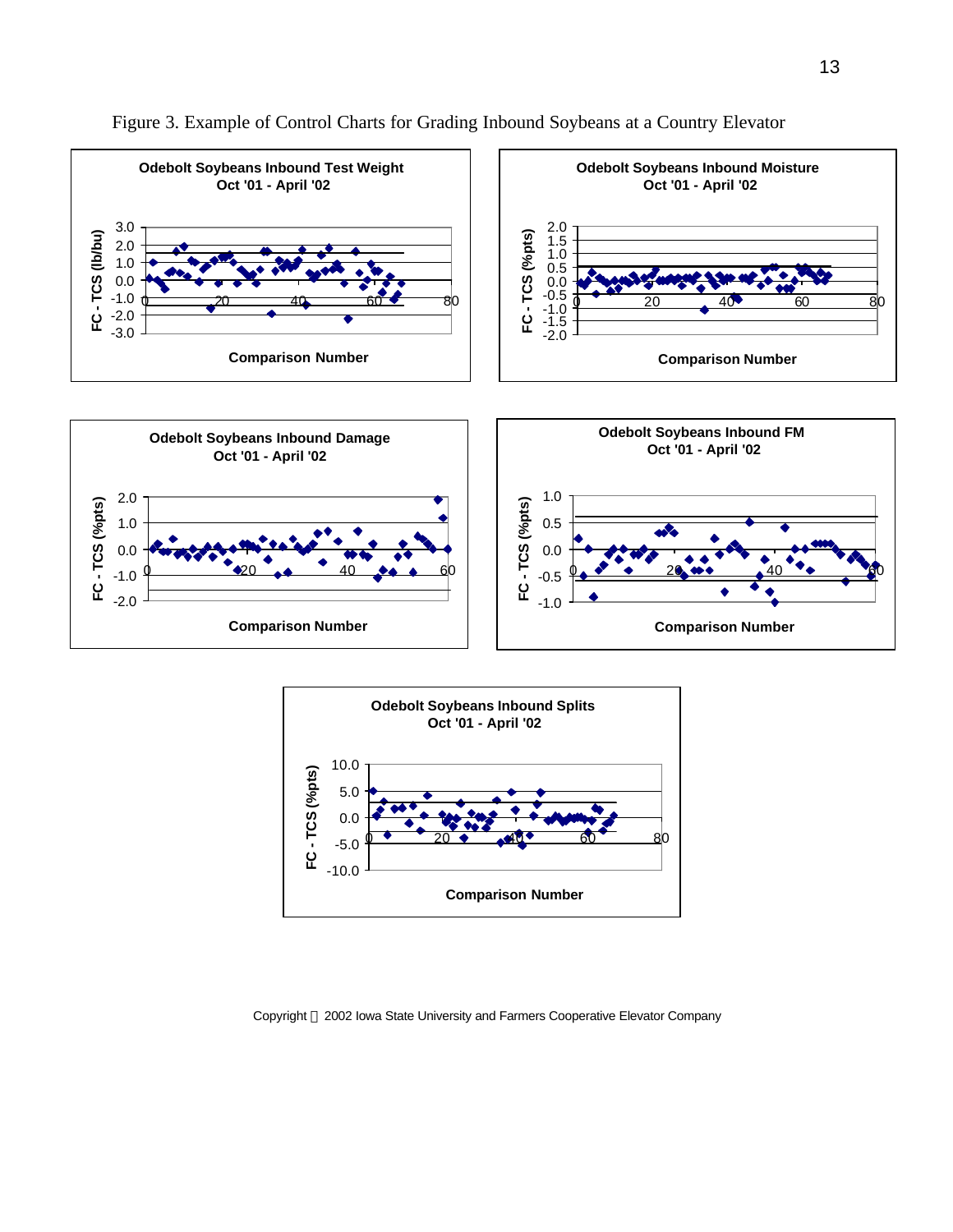

Figure 4. Example of Control Charts for Rail Soybean Grades





Copyright ? 2002 Iowa State University and Farmers Cooperative Elevator Company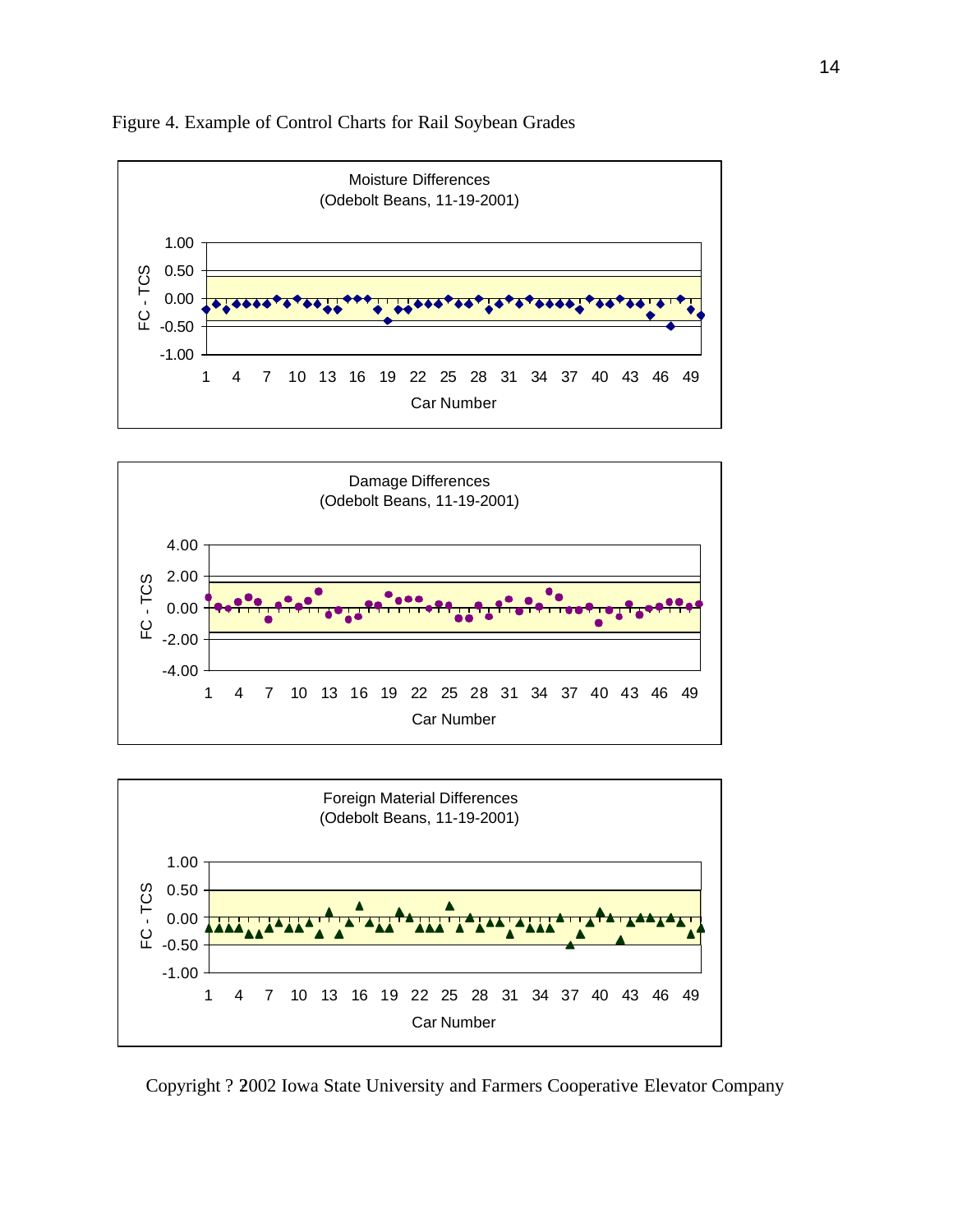

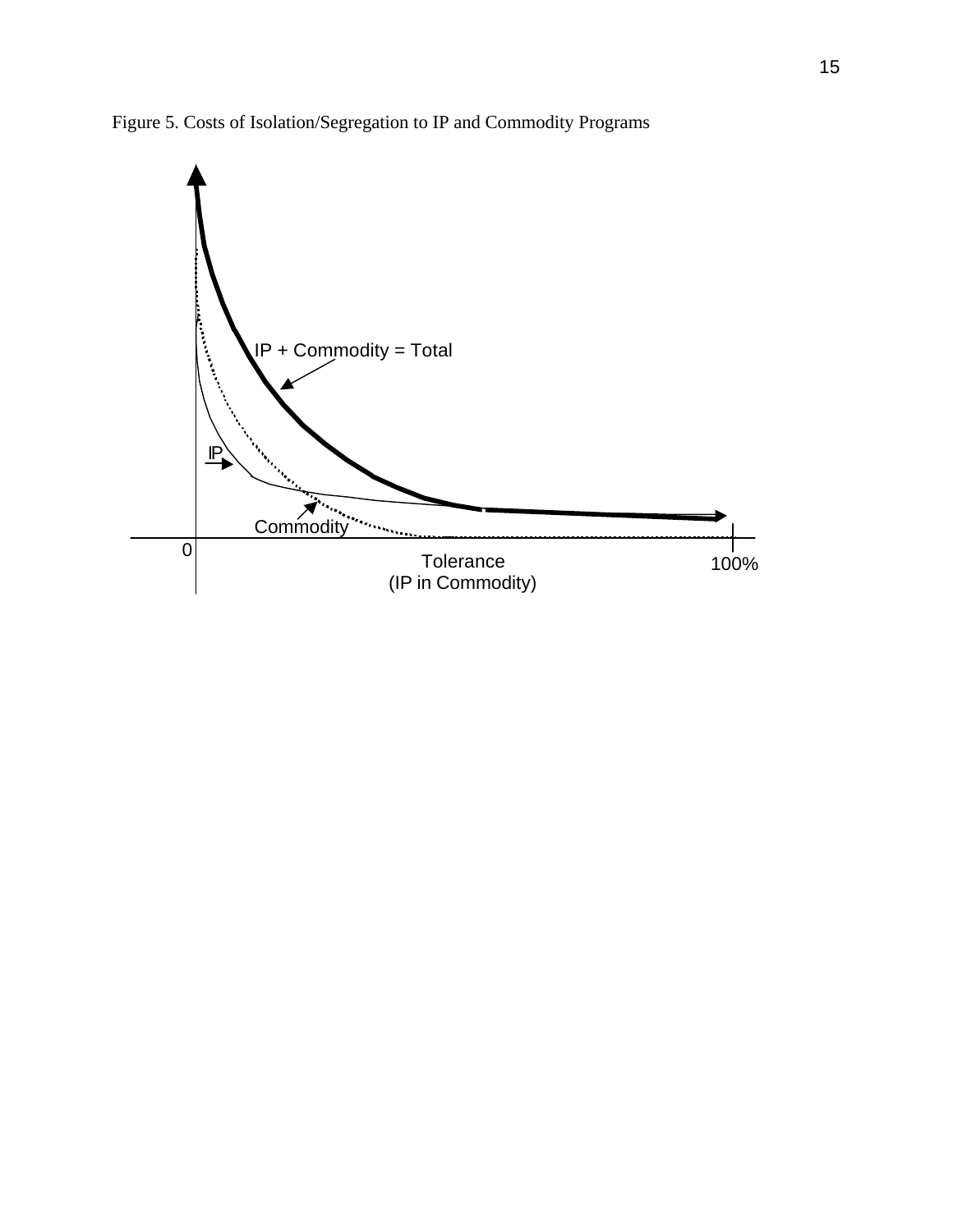|                                           | Table 1. Example of Procedure Listing for Grain Elevator QMS                    |                            |                                       |
|-------------------------------------------|---------------------------------------------------------------------------------|----------------------------|---------------------------------------|
|                                           | <b>Effective Date:</b>                                                          |                            | 11/11/03                              |
| <b>AIB</b> Section<br># (Old #<br>System) | Topic                                                                           | Current<br>Version<br>Date | To Be<br>Evaluated<br>for<br>Revision |
| 1.01                                      | Procedure for Receiving Bulk Mineral Oil                                        | 07/26/02                   | 12/01/03                              |
| 1.06                                      | Procedure for Receiving Phosphine Pellets                                       | 06/05/02 07/01/03          |                                       |
| 1.12                                      | Mineral Oil Storage Requirements Policy                                         | 08/13/02                   | 12/01/03                              |
| 1.15                                      | Grading Procedure, Inbound Corn                                                 | 01/23/02 09/01/03          |                                       |
| 1.15                                      | Grading Procedure, Inbound Soybeans                                             | 01/23/02                   | 09/01/03                              |
| 1.15                                      | Inbound Probing & Sampling Procedure                                            | 01/23/02 09/01/03          |                                       |
| 1.18                                      | Raw Material Supplier Approval-Removal Procedure                                | 09/09/02                   | 12/01/03                              |
| 1.19                                      | Procedure Rejecting Contaminated Grain Deliveries                               | 02/14/02 05/01/03          |                                       |
| 2.01                                      | Trackmobile Assignment & Accountability Policy                                  | 10/22/02                   | 06/01/03                              |
| 2.01                                      | <b>Trackmobile Inspection Procedure</b>                                         | 09/16/02 06/01/03          |                                       |
| 2.01                                      | Trackmobile Use & Maintenance Policy                                            |                            | 10/22/02 06/01/03                     |
| 2.03                                      | <b>Grain Temperature Control Procedure</b>                                      |                            | 01/30/02 01/01/03                     |
| 2.03                                      | Grain Temperature Monitoring & Recording Procedure                              | 03/22/02 01/01/03          |                                       |
| 2.03                                      | Infested Grain, Identification & Management                                     | 03/21/02 01/01/03          |                                       |
|                                           | Start-up and Change Over Procedure, Commodity Corn &                            |                            |                                       |
| 2.04                                      | Soybeans                                                                        | 07/16/02 04/01/03          |                                       |
| 2.06                                      | Grain Inventory Physical Measurement, Flat Storage Structures 08/27/02          |                            | 08/01/03                              |
| 2.06                                      | Grain Inventory Physical Measurement, Large Diameter Bins                       | 08/27/02                   | 08/01/03                              |
| 2.06                                      | Grain Inventory Physical Measurement, Standard Grain Facility 08/27/02 08/01/03 |                            |                                       |
|                                           |                                                                                 |                            |                                       |

Copyright ? 2002 Iowa State University and Farmers Cooperative Elevator Company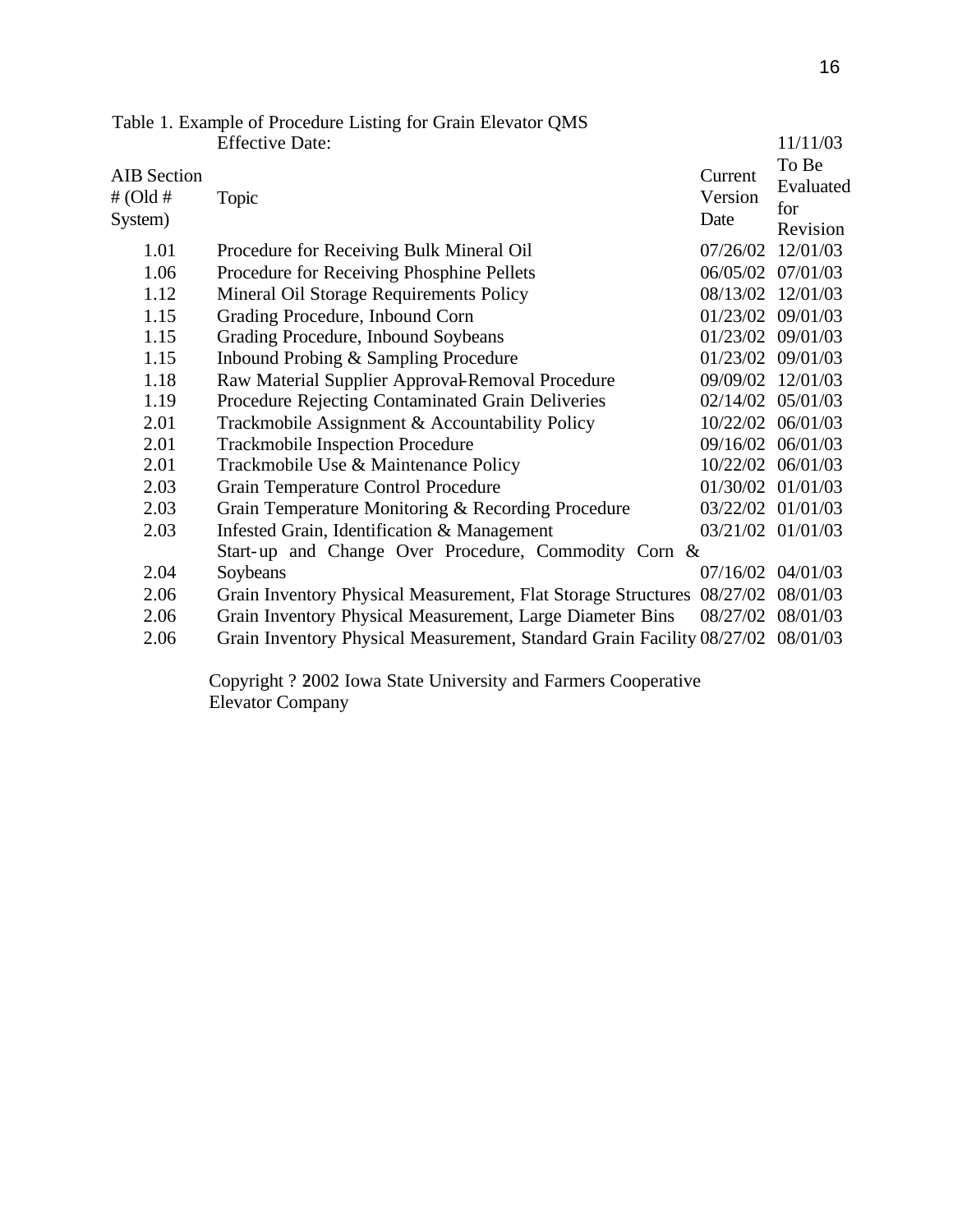|                                                                                                     | Reference<br>Program             | Std.             | Tolerance, by number of observations |                     |                |      | <b>GIPSA</b> |          |      |
|-----------------------------------------------------------------------------------------------------|----------------------------------|------------------|--------------------------------------|---------------------|----------------|------|--------------|----------|------|
| <b>Test</b>                                                                                         |                                  |                  |                                      | included in average |                |      |              | Std.     |      |
|                                                                                                     |                                  |                  | Dev.                                 | $\mathbf{1}$        | $\overline{5}$ | 10   | 25           | 100      | Dev. |
| Moisture                                                                                            | Inbound trucks                   | <b>TCS</b>       | 0.30                                 | 0.60                | 0.27           | 0.19 | 0.15         | 0.15     |      |
| (corn)                                                                                              | Outbound trucks Destination 0.30 |                  |                                      | 0.60                | 0.27           | 0.19 | 0.15         | 0.15     |      |
|                                                                                                     | Outbound rail                    | <b>TCS</b>       | 0.25                                 | 0.50                | 0.22           | 0.16 | 0.10         | 0.10     | 0.25 |
| Moisture                                                                                            | Inbound trucks                   | <b>TCS</b>       | 0.25                                 | 0.50                | 0.22           | 0.16 | 0.10         | 0.10     |      |
| (soybeans)                                                                                          | Outbound trucks                  | Destination 0.25 |                                      | 0.50                | 0.22           | 0.16 | 0.10         | 0.10     |      |
|                                                                                                     | Outbound rail                    | <b>TCS</b>       | 0.20                                 | 0.40                | 0.18           | 0.13 | 0.10         | 0.10     | 0.18 |
| Test Weight                                                                                         | Inbound trucks                   | <b>TCS</b>       | 0.75                                 | 1.50                | 0.67           | 0.47 | 0.30         | 0.30     | n/a  |
| (GAC2100)                                                                                           | Outbound trucks                  | Destination 0.75 |                                      | 1.50                | 0.67           | 0.47 | 0.30         | 0.30     | n/a  |
| (cn, sb)                                                                                            | Outbound rail                    | <b>TCS</b>       | 0.50                                 | 1.00                | 0.45           | 0.32 | 0.20         | 0.20     | n/a  |
|                                                                                                     | Test Weight Inbound trucks       | <b>TCS</b>       | 0.50                                 | 1.00                | 0.45           | 0.32 | 0.20         | 0.20     |      |
| (cup)                                                                                               | Outbound trucks                  | Destination 0.50 |                                      | 1.00                | 0.45           | 0.32 | 0.20         | 0.20     |      |
| (cn, sb)                                                                                            | Outbound rail                    | <b>TCS</b>       | 0.40                                 | 0.80                | 0.36           | 0.25 | 0.16         | 0.10     | 0.25 |
| <b>FM</b>                                                                                           | Inbound trucks                   | <b>TCS</b>       | 0.30                                 | 0.60                | 0.27           | 0.20 | 0.20         | 0.20     |      |
| (cn, sb)                                                                                            | Outbound trucks                  | Destination 0.30 |                                      | 0.60                | 0.27           | 0.20 | 0.20         | 0.20     |      |
|                                                                                                     | Outbound rail                    | <b>TCS</b>       | 0.25                                 | 0.50                | 0.22           | 0.20 | 0.20         | $0.20\,$ | 0.18 |
| Damage                                                                                              | Inbound trucks                   | <b>TCS</b>       | 0.80                                 | 1.60                | 0.72           | 0.51 | 0.32         | 0.30     |      |
| (cn, sb)                                                                                            | Outbound trucks                  | Destination 1.00 |                                      | 2.00                | 0.89           | 0.63 | 0.40         | 0.30     |      |
|                                                                                                     | Outbound rail                    | <b>TCS</b>       | 0.80                                 | 1.60                | 0.72           | 0.51 | 0.32         | 0.30     | 0.80 |
| <b>Splits</b>                                                                                       | Inbound trucks                   | <b>TCS</b>       | 1.40                                 | 2.80                | 1.25           | 0.89 | 0.56         | 0.50     |      |
| (s <sub>b</sub> )                                                                                   | Outbound trucks                  | Destination 1.70 |                                      | 3.40                | 1.52           | 1.08 | 0.68         | 0.50     |      |
|                                                                                                     | Outbound rail                    | <b>TCS</b>       | 1.40                                 | 2.80                | 1.25           | 0.89 | 0.56         | 0.50     | 1.40 |
| <b>NIR Protein</b>                                                                                  | Inbound trucks                   | <b>TCS</b>       | 0.40                                 | 0.80                | 0.36           | 0.25 | 0.20         | 0.20     |      |
| (soybeans)                                                                                          | Outbound trucks                  | Destination 0.40 |                                      | 0.80                | 0.36           | 0.25 | 0.20         | 0.20     |      |
|                                                                                                     | Outbound rail                    | <b>TCS</b>       | 0.30                                 | 0.60                | 0.27           | 0.19 | 0.12         | 0.10     | 0.30 |
| NIR Oil                                                                                             | Inbound trucks                   | <b>TCS</b>       | 0.40                                 | 0.80                | 0.36           | 0.25 | 0.20         | 0.20     |      |
| (soybeans)                                                                                          | Outbound trucks                  | Destination 0.40 |                                      | 0.80                | 0.36           | 0.25 | 0.20         | 0.20     |      |
|                                                                                                     | Outbound rail                    | <b>TCS</b>       | 0.30                                 | 0.60                | 0.27           | 0.19 | 0.12         | 0.10     | 0.30 |
| NIR Oil                                                                                             | Inbound trucks                   | <b>TCS</b>       | 0.30                                 | 0.60                | 0.27           | 0.20 | 0.20         | 0.20     |      |
| (corn)                                                                                              | Outbound trucks                  | Destination 0.30 |                                      | 0.60                | 0.27           | 0.20 | 0.20         | 0.20     |      |
|                                                                                                     | Outbound rail                    | <b>TCS</b>       | 0.20                                 | 0.40                | 0.18           | 0.13 | 0.10         | 0.10     | 0.20 |
| Note: Numbers in italics were fixed at an estimated practical level, higher than theoretical limit. |                                  |                  |                                      |                     |                |      |              |          |      |
| Note: GIPSA estimates of standard deviation taken from CuSum inspection plan.                       |                                  |                  |                                      |                     |                |      |              |          |      |

Table 2. Tolerances for Farmers Coop Quality Control Program

Note: TCS is the official grain inspection agency serving FC. Copyright ? 2002 Iowa State University and Farmers Cooperative Elevator Company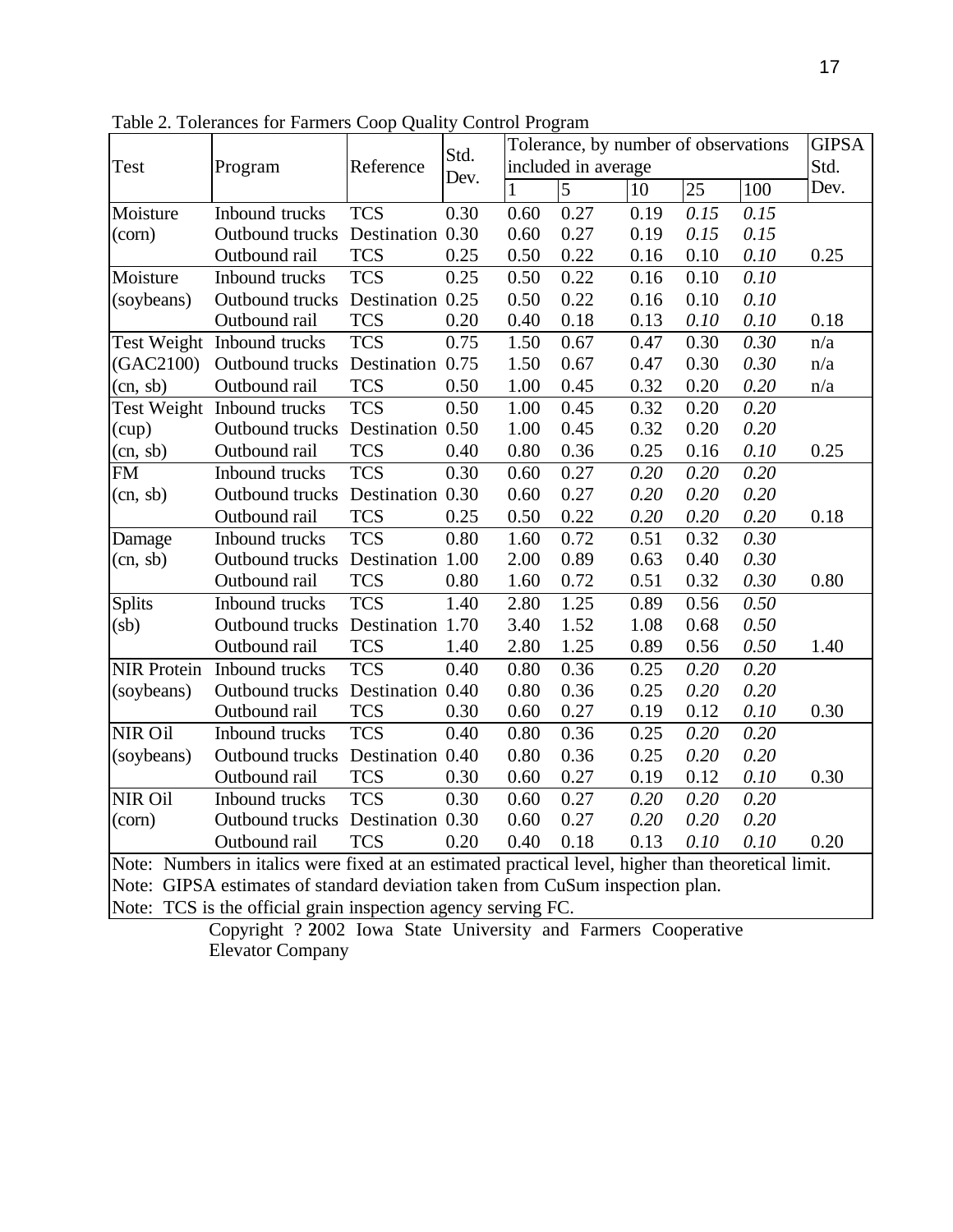| Source of Error                                                | <b>Estimated Maximum</b><br>$(\pm 2SD)$ | <b>Squared Error</b> |  |  |
|----------------------------------------------------------------|-----------------------------------------|----------------------|--|--|
| Stretch of tape $(\pm 1 \text{ in}/50 \text{ ft})$             | 0.2%                                    | 0.04                 |  |  |
| Level fill depth estimation $(\pm 6 \text{ in}/50 \text{ ft})$ | 1.0%                                    | 1.00                 |  |  |
| Average test weight $(\pm 1 \text{ lb/bu})$                    | 2.0%                                    | 4.00                 |  |  |
| Moisture $(\pm 1\% M)$                                         | 1.2%                                    | 1.44                 |  |  |
| Pack factor                                                    | 1.0%                                    | 1.00                 |  |  |
|                                                                |                                         | 7.48                 |  |  |
| Estimated maximum overall error                                | 2.7% $(=(7.48)^{1/2})$                  |                      |  |  |
| Source: Farmers Cooperative Elevator Co., Farnhamville, Iowa   |                                         |                      |  |  |

Table 3. Error Analysis for Volumetric Measurement of Grain Quantity

Table 4. Annual Cost-Benefit Summary for Quality Management System at One Elevator.

| Operation                                                  | <b>Cost Savings</b> |
|------------------------------------------------------------|---------------------|
| Grading                                                    | \$1,085             |
| <b>Inventory Control</b>                                   | 10,675              |
| <b>Operations Efficiency</b>                               | 2,180               |
| <b>Regulatory Compliance</b>                               | 5,300               |
| <b>Employee Development</b>                                | 3,400               |
| Total                                                      | \$22,640            |
| Cost of QMS                                                | \$11,250            |
| Ratio:                                                     | 2:1                 |
| Source: Farmers Cooperative Flevator Co. Farnhamyille Jowa |                     |

Source: Farmers Cooperative Elevator Co., Farnhamville, Iowa

Copyright ? 2002 Iowa State University and Farmers Cooperative<br>Elevator Company Elevator Company